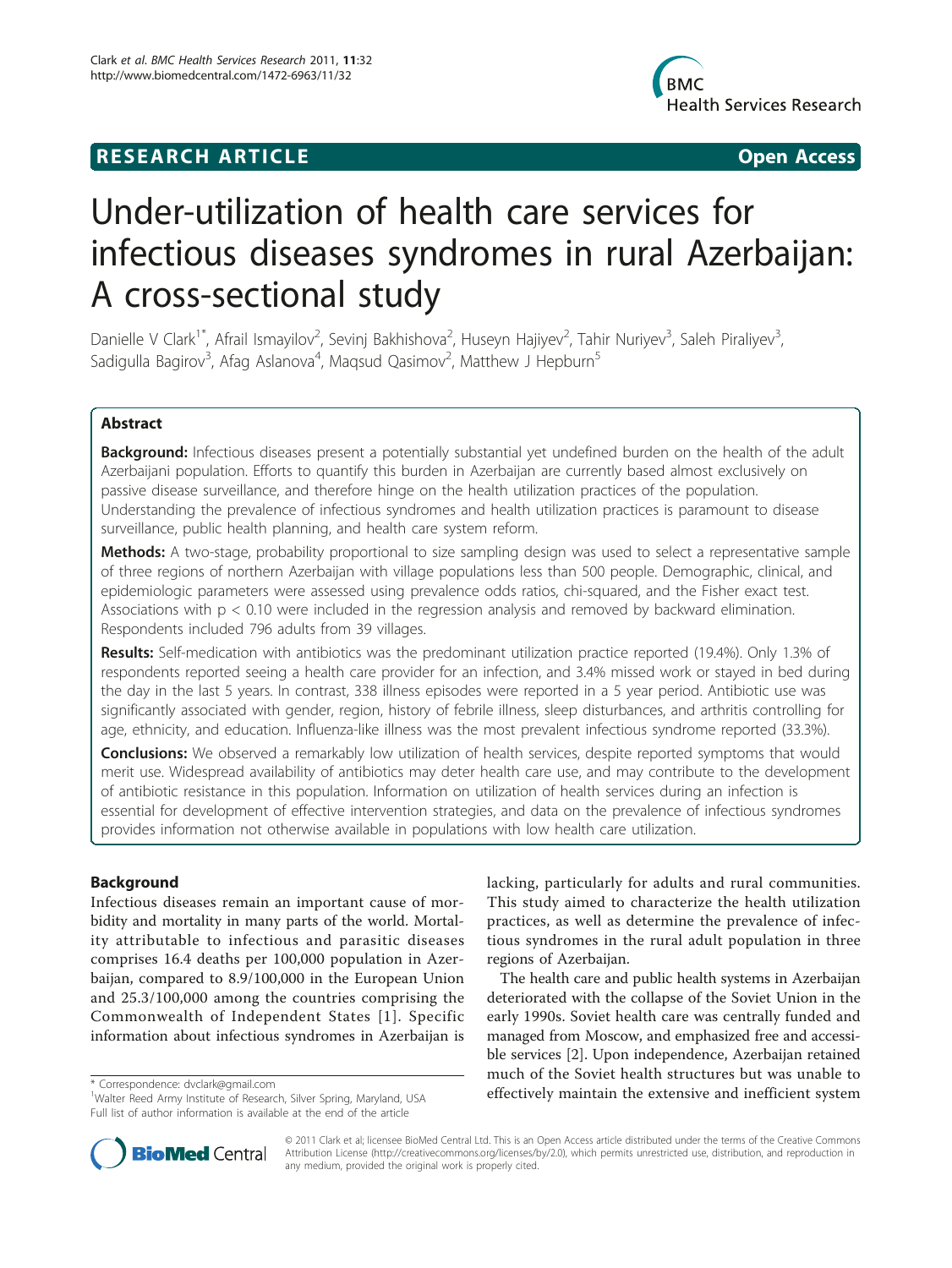[[2\]](#page-6-0). Severe funding shortages resulted in a decrease in the quality of health services as well as reliance on informal payments from patients. Like many other former Soviet republics, Azerbaijan experienced a resurgence in infectious diseases such as malaria, diphtheria and tuberculosis, attributable to the weakened health system and declining economic conditions [[3\]](#page-6-0). In the first few years of independence, life expectancy dropped from 71.4 years of age in 1990 to 67.9 in 1994 [[3](#page-6-0)], and was estimated in 2006 at 63 for males and 68 for females [[4\]](#page-6-0). Similarly, the under 5 mortality rate in 1990 was 98 deaths per 1,000 live births and has subsequently improved to 36/1,000 in 2008, but remains substantially higher than that of Turkey (22/ 1,000), Georgia (30/1,000), and Iran (32/1,000) [[5\]](#page-6-0).

Few population-based studies have been conducted in Azerbaijan characterizing health utilization practices [[6](#page-7-0),[7\]](#page-7-0). The primary focus of these studies has been on maternal and child health, with limited information available on infectious diseases in adult populations. Collectively these studies suggest low overall utilization of the Azerbaijani health system, even for maternal and child care. Antenatal care utilization is lower in Azerbaijan than in neighboring countries; 75% of Azerbaijani women sought care from a trained medical provider, compared to 98% in Moldova [\[7\]](#page-7-0). Appropriate health care was reportedly sought for only 35.6% of children with acute respiratory infections [\[6](#page-7-0)]. Azerbaijani national health statistics also point to reductions in health service utilization; in 1990, the bed occupancy rate for infectious diseases hospitals was 76.7% (adults), dropping to 11% in 2000 [[3\]](#page-6-0).

This investigation focused on two aspects of health behaviors related to infectious diseases: 1) behaviors when ill, including seeking care by a physician, hospitalization or antibiotic usage, and 2) prevalence of infectious syndromes and common complaints with a potential relationship to infectious diseases. Commonly occurring infectious syndromes were selected, including influenza-like illness, gastroenteritis, and fever. The queried non-specific complaints included depressed mood, sleep disturbances, and arthritis. In this study we describe the relative influence of these infectious syndromes and non-specific complaints on health seeking behaviors, and the burden of these illnesses on the health of the rural adult Azerbaijani population in three regions of Azerbaijan.

## Methods

## Study subjects

A two-stage, probability proportional to size sampling design [\[8](#page-7-0)] was used to select 40 villages in three regions in Northern Azerbaijan with populations <500 people. Village registries served as the sampling frame for the selection of households; 20 households were selected in each village. The study was designed to be representative of rural adults in the Guba, Gusar and Xachmaz regions in Northern Azerbaijan. The clinical protocol was reviewed and approved by the Institutional Review Boards at the United States Army Institute of Infectious Diseases, Walter Reed Army Institute of Research, and the Azerbaijan Anti-Plague Station. All respondents provided informed consent.

## Data Collection

The data collection instrument was developed by the study team and pilot tested in one of the selected villages in Guba. The information collected during pilot testing was used to revise the questionnaire, but was not used in the analysis. The questionnaire was administered in structured interviews by trained local epidemiologists who were periodically observed by study investigators throughout the course of the study.

Respondents reported their date of birth, gender, and ethnicity. Socioeconomic indicators included highest level of education achieved, occupation, and number of household residents. Respondents were asked about their infection related health utilization history in the last five years, including hospitalization, outpatient visits, illness resulting in bed rest during the day, and overthe-counter antibiotic use for an infection. Follow-up questions regarding the frequency of occurrence of the utilization practice, duration of illness and diagnosis were administered for affirmative answers. Respondents who responded that they had taken non-prescription antibiotics in the last five years were also queried regarding the number of separate illness episodes for which antibiotics were taken, where the antibiotics were obtained, and the name of the antibiotic(s). All questions were closed-ended with the exception of follow-up questions on disease diagnosis and antibiotic name.

The infectious syndromes under study included influenza-like illness (ILI), gastrointestinal illness (GI), and fever occurring in the last five years. These syndromes were selected to represent three broad categories of infectious diseases syndromes that were likely to be prevalent in this population. More infectious syndromes could not be included due to the need to limit the length of the questionnaire. ILI was defined as fever with generalized aches and/or fatigue. GI included nausea, vomiting, and/or diarrhea. Non-specific complaints included depressed mood, sleep disturbances, and arthritis. These symptoms/complaints were selected as capturing a wide range of potential non-specific clinical issues. Due to limits in questionnaire length, additional complaints could not be added. Follow-up questions regarding the frequency of occurrence of the symptoms were administered for affirmative answers.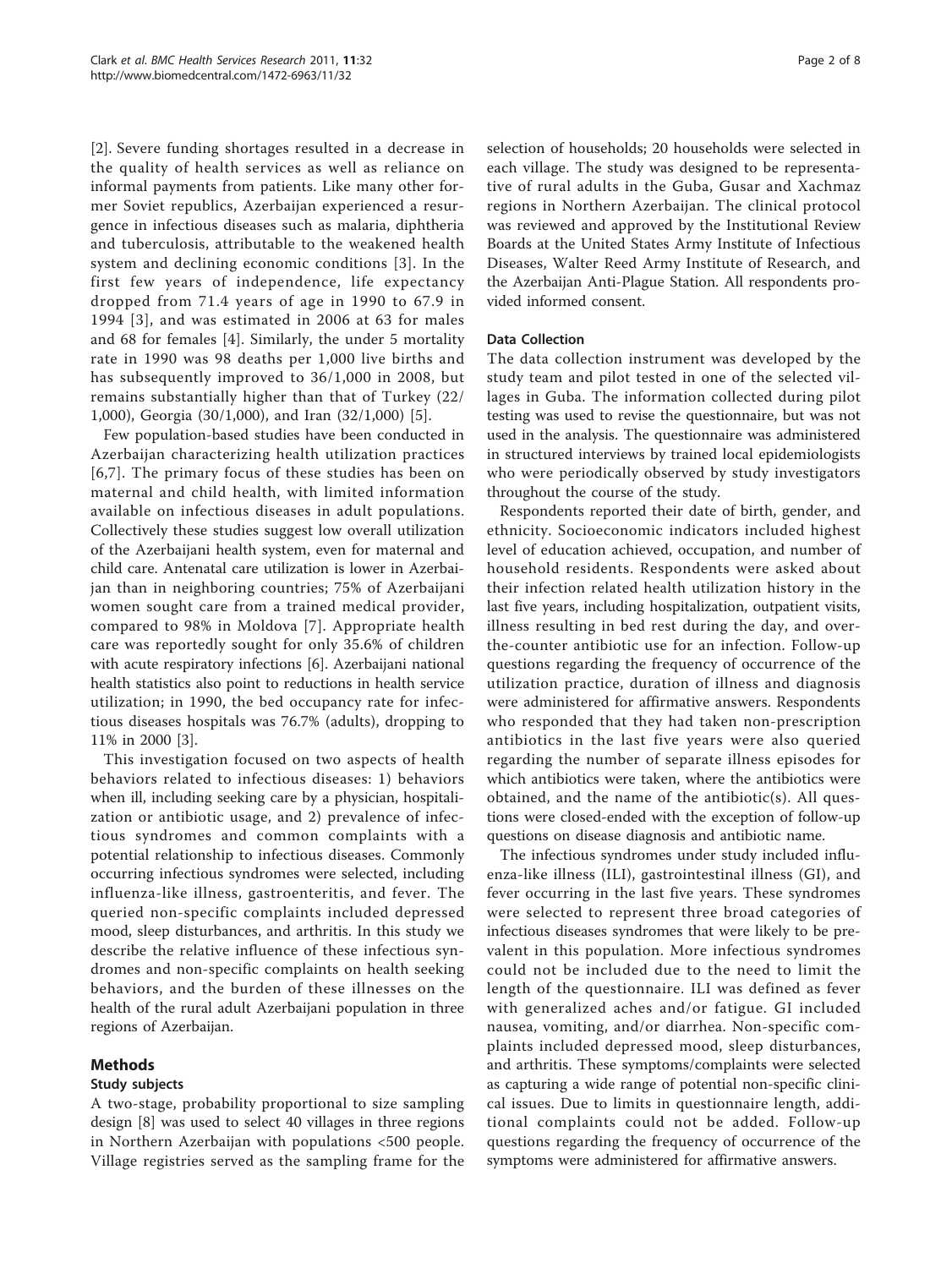## Data analysis

Demographic, clinical, and epidemiologic parameters were assessed using prevalence odds ratios, chi-squared, and the Fisher exact test. Associations with  $p < 0.10$ were included in the regression analysis and removed by backward elimination (Epi Info™ version 3.4). Potential interaction terms were identified through stratified bivariate analysis. Odds ratios that varied significantly by stratum were further evaluated as interaction terms in the multivariate regression model.

## Results

### Study population

Respondents included 796 adults from 39 villages in the Guba, Gusar and Xachmaz regions of Azerbaijan. Of the 780 selected households, 146 did not have anyone at home on 2 separate visits, and 113 refused to participate. The average age of the study population was 36.2 years, and females comprised 56.4% of respondents. Demographic information for rural adult populations in the three study regions was not available, so national estimates are given for comparison (Table 1). The age and gender composition of the respondents, as well as the highest level of education attained, is comparable to national rural averages for Azerbaijan. The Lezgi ethnic group was over-represented in the study in comparison to their national percentage of the rural population. This ethnic group primarily resides in the Gusar region of Azerbaijan. The household size also tended to be larger than national rural averages, which is most likely due in part to the strict definition of rural used in this study (village population <500).

## Health utilization

Self-medication with antibiotics was the predominant utilization practice, with 19.4% of the study population reporting antibiotic use in the last 5 years (Table [2\)](#page-3-0). In contrast, 0.8% of respondents reported being hospitalized for an infection, 0.8% visited a physician as an outpatient, and 3.4% missed work or stayed in bed during the day. Of the six respondents reporting hospitalization, one respondent was hospitalized twice. Only 10 people reported ever being hospitalized for an infection. The median duration of hospitalization was 8 days

Table 1 Demographic characteristics of the study population compared to national estimates

| Characteristic  | Guba<br>N(%) | Gusar<br>N(%) | Xachmaz<br>N(%) | <b>Total Sample</b><br>N(%) | National Rural <sup>1,2,3</sup> |
|-----------------|--------------|---------------|-----------------|-----------------------------|---------------------------------|
| Age             |              |               |                 |                             |                                 |
| 18-34           | 72 (33.8)    | 38 (26.2)     | 157 (36.0)      | 267 (33.6%)                 | 38.4%                           |
| 35-49           | 80 (37.6)    | 56 (38.6)     | 169 (38.8)      | 305 (38.4%)                 | 31.6%                           |
| 50-64           | 32 (15.0)    | 33 (22.8)     | 67 (15.4)       | 132 (16.6%)                 | 16.2%                           |
| $\geq 65$       | 29 (13.6)    | 18 (12.4)     | 43 (9.9)        | 90 (11.3%)                  | 13.8%                           |
| Gender          |              |               |                 |                             |                                 |
| Male            | 101(47.4)    | 67(46.2)      | 179 (40.9)      | 347 (43.6%)                 | 47.5%                           |
| Female          | 112 (52.6)   | 78 (53.8)     | 259 (59.1)      | 449 (56.4%)                 | 52.5%                           |
| Ethnicity       |              |               |                 |                             |                                 |
| Azerbaijani     | 175 (82.2)   | 19(13.1)      | 405 (92.5)      | 599 (75.3%)                 | 90.1%                           |
| Lezgi           | 38 (17.8)    | 126 (86.9)    | 33(7.5)         | 197 (24.7%)                 | 2.9%                            |
| Education       |              |               |                 |                             |                                 |
| None            | 15(7.1)      | 2(1.4)        | 18(4.1)         | 35 (4.4%)                   | 6.4%                            |
| Middle School   | 167 (78.8)   | 111 (76.6)    | 368 (84.6)      | 646 (81.2%)                 | 80.2%                           |
| High School     | 21(9.9)      | 16(11.0)      | 37(8.5)         | 74 (9.3%)                   | 7.5%                            |
| >High School    | 9(4.2)       | 16(11.0)      | 12(2.8)         | 37 (4.6%)                   | 5.8%                            |
| Household size  |              |               |                 |                             |                                 |
| 1-3 people      | 26(12.2)     | 25 (17.4)     | 59 (13.5)       | 110 (13.9%)                 | 27.1%                           |
| 4-6 people      | 120 (56.3)   | 93 (64.6)     | 263 (60.3)      | 476 (60.0%)                 | 59.7%                           |
| $\geq$ 7 people | 67(31.5)     | 26(18.1)      | 114(26.1)       | 207 (26.1%)                 | 13.0%                           |
| <b>Total</b>    | 212          | 145           | 438             | 796                         | 52,0004                         |

1. National rural age distribution estimates are based on percentages of the rural adult population (adapted from State Statistical Committee [Azerbaijan] and Macro International Inc 2008 [\[7\]](#page-7-0)).

2. Gender, educational attainment, and household size statistics are based on national estimates of the rural population (State Statistical Committee [Azerbaijan] and Macro International Inc 2008 [[7](#page-7-0)]).

3. Ethnicity estimates are based on national census statistics for rural Azerbaijan (State Statistical Committee of the Republic of Azerbaijan 2003 [[14](#page-7-0)]).

4. The national rural population estimate is given in terms of the number of residents in villages <500 population for the three regions. By region, the estimated rural population size is 19,900 in Guba, 11,600 in Gusar, and 20,500 in Xachmaz (unpublished data).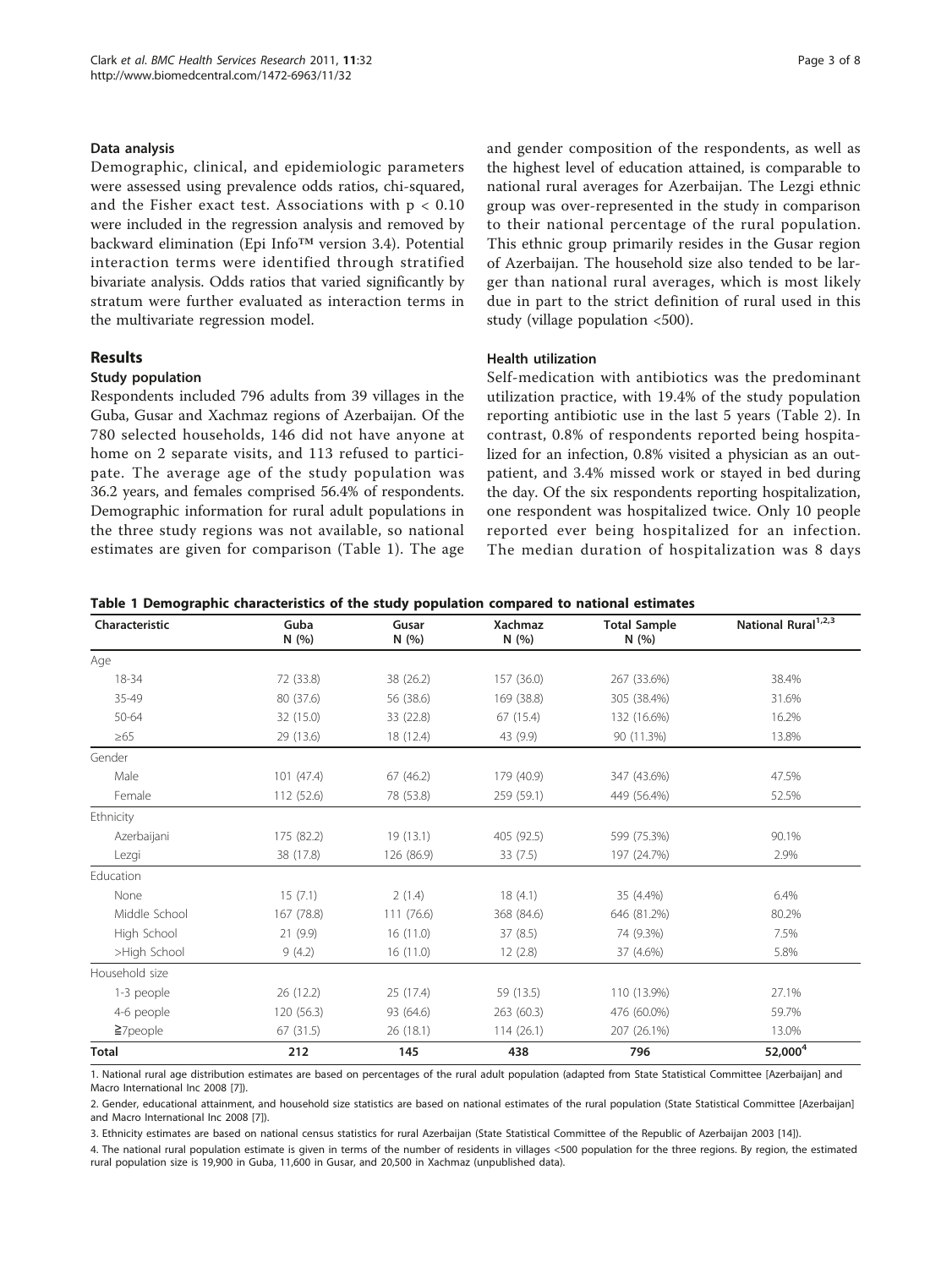| Characteristic     | <b>Antibiotic Use</b><br>% (95% CI) | <b>Missed Work</b><br>% (95% CI) | Physician<br>% (95% CI) | None<br>% (95% CI) |
|--------------------|-------------------------------------|----------------------------------|-------------------------|--------------------|
| Age                |                                     |                                  |                         |                    |
| 18-34              | 16.2 (11.9-21.3)                    | $3.8(1.8-6.8)$                   | $0.7$ $(0.1 - 2.7)$     | 81.8 (76.4-86.4)   |
| 35-49              | 20.7 (16.2-25.8)                    | $3.0(1.5-5.7)$                   | $2.3(1.0-4.9)$          | 75.5 (70.1-80.4)   |
| 50-64              | 22.1 (15.1-30.5)                    | $3.8(1.3-8.7)$                   | $0(0-2.8)$              | 75.8 (67.2-83.2)   |
| $\geq 65$          | 21.5 (13.1-32.2)                    | $2.2$ (0.3-7.8)                  | $0(0-4.0)$              | 76.3 (65.2-85.3)   |
| Gender             |                                     |                                  |                         |                    |
| Male               | 17.8 (13.9-22.4)                    | $2.3(1.1-4.7)$                   | $0.9(0.2-2.7)$          | 80.3 (75.6-84.5)   |
| Female             | 20.8 (17.0-25.1)                    | $4.3(2.7-6.7)$                   | $1.6(0.7-3.3)$          | 75.6 (71.1-79.7)   |
| <b>Ethnicity</b>   |                                     |                                  |                         |                    |
| Azerbaijani        | 19.9 (16.7-23.4)                    | $3.4(2.1-5.2)$                   | $0.8(0.3-2.1)$          | 78.0 (74.3-81.3)   |
| Lezgi              | 18.1 (12.7-24.6)                    | $3.6(1.5-7.3)$                   | $2.5(0.8-5.8)$          | 76.8 (69.7-82.9)   |
| <b>Education</b>   |                                     |                                  |                         |                    |
| None               | 22.6 (9.6-41.1)                     | $5.7(0.7-19.2)$                  | $0(0-10.0)$             | 75.9 (56.5-89.7)   |
| Middle School      | 19.0 (16.1-22.4)                    | $3.3(2.1-5.0)$                   | $1.2(0.6-2.5)$          | 78.1 (74.5-81.3)   |
| <b>High School</b> | 18.3 (10.1-29.3)                    | $2.7(0.3-9.4)$                   | $2.7(0.3-9.4)$          | 77.1 (65.6-86.3)   |
| >High School       | 24.2 (11.1-42.3)                    | $5.4(0.7-18.2)$                  | $0(0-9.5)$              | 75.8 (57.7-88.9)   |
| Home size          |                                     |                                  |                         |                    |
| 1-3 people         | 24.0 (15.8-33.7)                    | $3.7(1.0-9.1)$                   | $0.9(0-5.0)$            | 72.6 (62.5-81.3)   |
| 4-6 people         | 18.8 (15.3-22.7)                    | $3.2(1.8-5.3)$                   | $1.3(0.5-2.9)$          | 78.6 (74.4-82.3)   |
| $\geq$ 7 people    | 18.9 (13.7-25.1)                    | $3.9(1.7-7.5)$                   | $1.4(0.3-4.2)$          | 78.1 (71.6-83.8)   |
| Region             |                                     |                                  |                         |                    |
| Guba               | 34.3 (27.9-41.1)*                   | $8.0(4.7-12.5)$                  | $2.4(0.8-5.4)$          | 61.5 (54.4-68.2)   |
| Gusar              | 17.2 (11.0-25.1)                    | $4.2(1.6-8.9)$                   | $2.1(0.4-5.9)$          | 75.0 (66.1-82.6)   |
| Xachmaz            | $12.6(9.6-16.3)$                    | $0.9(0.3-2.5)$ *                 | $0.5(0.1-1.8)$          | 86.7 (83.0-89.8)*  |
| <b>Total</b>       | 19.4 (16.7-22.5)                    | $3.4(2.3-5.0)$                   | $1.3(0.6-2.4)$          | 77.7 (74.5-80.7)   |

<span id="page-3-0"></span>Table 2 Prevalence of health utilization method by demographic characteristic

\*Significant difference between groups, bivariate analysis ( $p < 0.05$ ).

(range 1-25 days). Reported diagnoses included brucellosis, gastrointestinal infections, and hepatitis A. The majority of the respondents seeking outpatient care saw a physician on more than one occasion. Their reported duration of illness ranged from 7 to 60 days, and diagnoses included brucellosis and bronchitis. Among respondents who reported illness severe enough to cause them to stay in bed during the day (3.4%), none sought medical care. The majority of these respondents (74%) reported more than one illness episode in the last 5 years (range 1-10).

Antibiotic use was most prevalent among those with higher education (24.2%) and residing in smaller households (24.0%). Respondents from Guba region were significantly more likely to report antibiotic usage (34.3%, p < 0.0001). The respondents reported an average of 2.8 episodes of illness resulting in self-medication with antibiotics in the last 5 years.

Surprisingly, geographic region was the only demographic characteristic significantly associated with the health utilization practices studied, indicating that regional level factors may play a greater role than individual

demographic characteristics. Xachmaz residents were less likely to report missing work due to an infection (p < 0.0001), and were more likely to report no health utilization for an infection in the previous 5 years ( $p < 0.001$ ).

#### Non-specific syndromes

Influenza-like illness (ILI) was the most prevalent infectious syndrome reported (33.3%, CI 30.0-36.7%, Table [3\)](#page-4-0). The average age of those respondents reporting ILI in the last 5 years was significantly younger (40.9) than those without ILI (43.2,  $p = 0.05$ ). Men were half as likely to report ILI as women (OR = 0.5, 0.42-0.78,  $p =$ 0.0002). Significant regional differences were observed  $(p < 0.0001)$ , with ILI prevalence highest in the Xachmaz region (40.8%). Education and home size were not significant factors in the development of ILI.

Gastrointestinal (GI) illness was most prevalent in respondents without any education (20.0%) and those 18-34 years of age (17.7%), however the differences between groups were not statistically significant. Respondents from Guba were significantly more likely to report GI illness than those from the other regions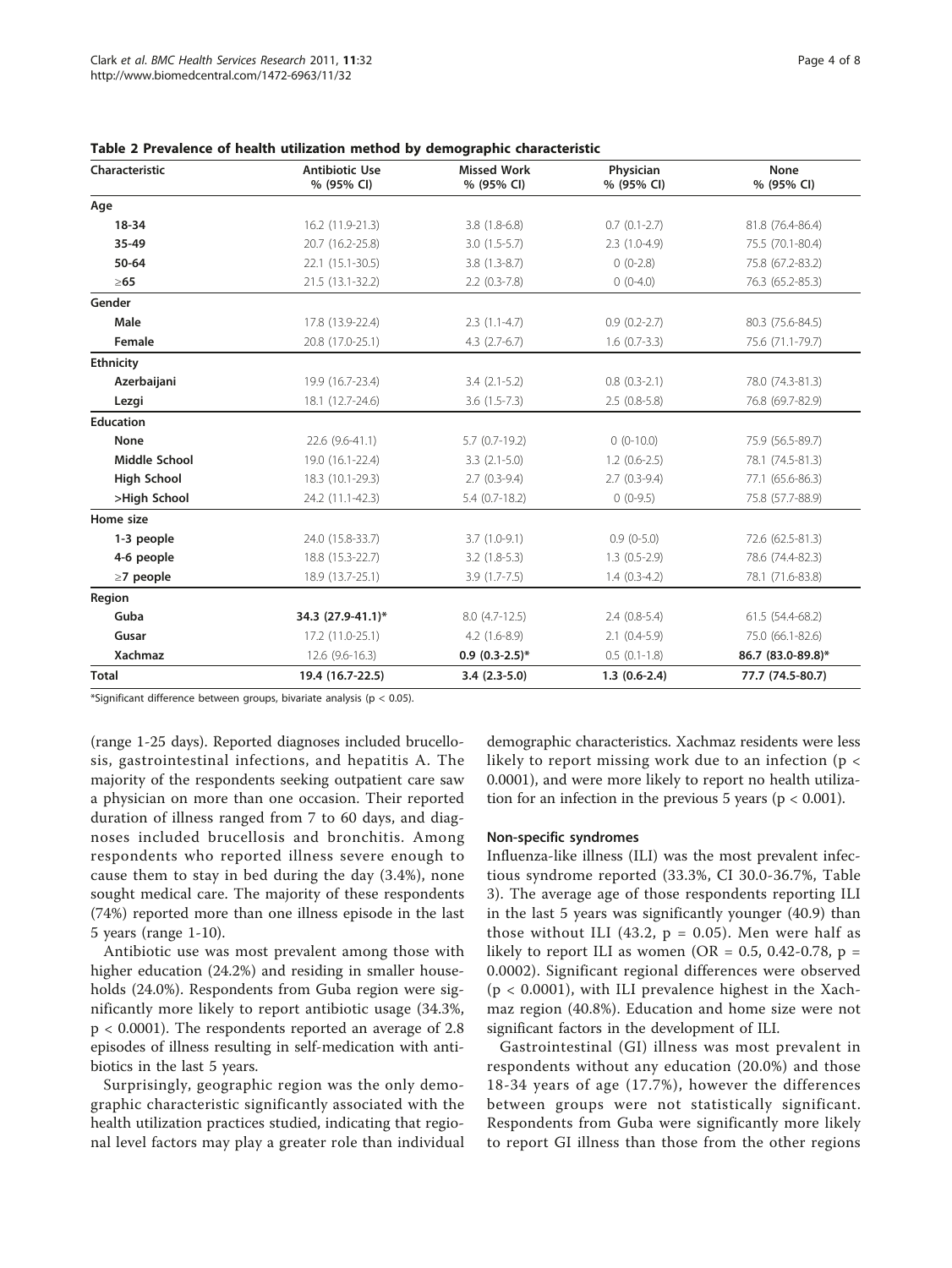| <b>Characteristic</b> | ILI<br>% (95% CI) | GI<br>% (95% CI)  | Fever<br>% (95% CI) | Depressed mood<br>% (95% CI) | <b>Sleep Disturbances</b><br>% (95% CI) | <b>Arthritis</b><br>% (95% CI) |
|-----------------------|-------------------|-------------------|---------------------|------------------------------|-----------------------------------------|--------------------------------|
| Age                   |                   |                   |                     |                              |                                         |                                |
| 18-34                 | 35.5 (29.7-41.6)* | 17.7 (13.3-22.9)  | $12.8(9.1-17.5)$    | $7.9(5.0-11.8)$              | $7.9(5.0-11.8)$ *                       | 16.3 (12.0-21.3)*              |
| 35-49                 | 35.3 (29.9-41.0)* | 15.8 (12.0-20.5)  | $9.6(6.6-13.6)$     | $7.6$ $(5.0-11.3)$           | $13.1 (9.6 - 17.5)$                     | 17.4 (13.4-22.2)*              |
| 50-64                 | 31.5 (23.5-40.3)* | 15.4 (9.7-22.8)   | 10.2 (5.6-16.9)     | $3.1 (0.8 - 7.7)$            | 18.3 (12.1-26.0)                        | 24.4 (17.3-32.7)*              |
| $\geq 65$             | 23.0 (14.6-33.2)* | $12.4(6.3-21.0)$  | $9.0(4.0-16.9)$     | 4.4 (1.2-11.0)               | 22.5 (14.3-32.6)                        | 20.2 (12.4-30.1)*              |
| Gender                |                   |                   |                     |                              |                                         |                                |
| Male                  | 26.5 (21.9-31.6)* | 14.6 (11.1-18.9)  | 10.9 (7.9-14.8)     | 4.3 $(2.5-7.2)$ *            | $12.1(9.0-16.2)$                        | 16.8 (13.1-21.3)               |
| Female                | 38.6 (34.0-43.3)* | 17.0 (13.7-20.9)  | 10.6 (7.9-13.9)     | 8.3 $(6.0-11.3)$ *           | $14.1(11.1-17.7)$                       | 20.0 (16.4-24.0)               |
| Ethnicity             |                   |                   |                     |                              |                                         |                                |
| Azerbaijani           | 37.5 (33.6-41.5)* | 16.8 (13.9-20.1)  | $11.6(9.2 - 14.6)$  | 8.4 $(6.3-11.0)$ *           | 13.6 (11.0-16.6)                        | 17.7 (14.7-21.0)               |
| Lezgi                 | 19.7 (14.2-26.2)* | 13.3 (8.9-18.9)   | 7.8 (4.4-12.6)      | $1.0 (0.1 - 3.6)^*$          | 12.2 (8.0-17.7)                         | 21.3 (15.8-27.7)               |
| <b>Education</b>      |                   |                   |                     |                              |                                         |                                |
| None                  | 29.4 (15.1-47.5)  | 20.0 (8.4-36.9)   | $11.4(3.2 - 26.7)$  | $5.7(0.7-19.2)$              | 20.0 (8.4-36.9)                         | 20.0 (8.4-36.9)                |
| Middle School         | 31.9 (28.3-35.7)  | 16.0 (13.3-19.1)  | 10.8 (8.6-13.5)     | $6.5(4.8-8.8)$               | 12.6 (10.2-15.4)                        | 18.6 (15.7-21.9)               |
| <b>High School</b>    | 39.4 (28.0-51.7)  | $16.2$ (8.7-26.6) | $8.1(3.0-16.8)$     | $6.8$ $(2.3-15.3)$           | 14.9 (7.7-25.0)                         | 19.2 (10.9-30.1)               |
| >High School          | 48.6 (31.4-66.0)  | $11.1(3.1-26.1)$  | 13.9 (4.7-29.5)     | $8.1(1.7-21.9)$              | 16.2 (6.2-32.0)                         | 16.2 (6.2-32.0)                |
| Home size             |                   |                   |                     |                              |                                         |                                |
| 1-3 people            | 29.0 (20.6-38.5)  | 18.2 (11.5-26.7)  | 14.0 (8.1-22.1)     | $2.8(0.6-7.8)$               | 21.8 (14.5-30.7)*                       | 24.8 (17.0-34.0)               |
| 4-6 people            | 33.4 (29.6-37.9)  | 14.2 (11.2-17.7)  | $8.9(6.5-11.9)$     | $7.2$ $(5.1 - 10.0)$         | $11.8(9.1-15.1)$                        | 17.7 (14.4-21.5)               |
| $\geq$ 7 people       | 35.4 (28.9-42.4)  | 18.8 (13.8-24.8)  | 13.3 (9-18.8)       | $7.2$ $(4.1 - 11.7)$         | 12.1 (8.0-17.4)                         | 17.5 (12.6-23.4)               |
| Region                |                   |                   |                     |                              |                                         |                                |
| Guba                  | 17.5 (12.7-23.4)* | 22.6 (17.2-28.9)* | 16.6 (11.8-22.3)*   | $9.5(5.9-14.3)$              | 19.8 (14.7-25.8)*                       | 22.3 (16.8-28.5)               |
| Gusar                 | 33.3 (25.4-42.1)  | 13.4 (8.3-20.1)   | $7.2$ $(3.5-12.8)$  | $2.1$ (0.4-6.0)*             | $11.1 (6.5 - 17.4)$                     | 15.9 (10.3-22.8)               |
| Xachmaz               | 40.8 (36.1-45.6)  | 13.3 (10.4-17.0)  | $9.0(6.5-12.2)$     | $6.7(4.6-9.5)$               | $10.8$ $(8.1 - 14.2)$                   | $17.5(14.1-21.5)$              |
| <b>Total</b>          | 33.3 (30.0-36.7)  | 15.9 (13.5-18.7)  | $10.7(8.7-13.1)$    | $6.6$ $(5.0-8.6)$            | 13.2 (11.0-15.8)                        | 18.6 (16.0-21.5)               |

<span id="page-4-0"></span>Table 3 Prevalence of syndrome by demographic characteristic

\*Significant difference between groups, bivariate analysis (p < 0.05). Age associated differences pertain to the average age; age categories were not statistically different.

 $(p = 0.007)$ . Febrile illness followed a similar pattern, with residence in Guba region as the only statistically significant demographic characteristic ( $p = 0.0046$ ).

Respondents of Azerbaijani ethnicity were almost 9 times more likely to report depressed mood than Lezgis ( $OR = 8.9$ ,  $p = 0.0003$ ). Men were half as likely to report depressed mood as women (OR =  $0.5$ , p = 0.013). Regional associations were observed for depressed mood and sleep disturbances. Surprisingly, respondents residing in small homes were more likely to report problems sleeping ( $p = 0.012$ ). Respondents reporting arthritis were significantly older on average (45.1 years) than respondents without arthritis (41.9 years,  $p = 0.029$ ).

Only 4.5% of respondents reported having any chronic medical conditions. Severe illness in the last 5 years included fever lasting more than 1 week (7), seizure (24), paralysis (3), and coma (3). Sixty seven (9%) reported illness in the last 2 weeks, consisting primarily of headache (28%), fatigue (15%), and joint pain (12%). Death of at least 1 family member in the last 5 years was reported for 78 households, with cardiovascular disease (21 deaths) and unknown (14 deaths) as the predominant causes.

#### Over-the-Counter Antibiotic Use

The relationship between over-the-counter antibiotic use and history of non-specific illness was explored, as shown in Table [4](#page-5-0). Antibiotic use was significantly associated with reported fever, ILI, sleep disturbances and arthritis controlling for age, gender, education, ethnicity and region of residence. Age, education, ethnicity and home size were not significantly associated with antibiotic use, but were retained in the model in order to control potential confounding. The model likelihood ratio chi-squared test indicated a good model fit ( $\chi^2$  = 127.2 with 15 degrees of freedom,  $p < 0.0001$ ).

The relationship between over-the-counter antibiotic use and infectious syndrome varied by gender for two of the syndromes studied. Men reporting a febrile illness in the last 5 years were 11.96 times more likely to report antibiotic use than men without febrile illness ( $p <$ 0.0001). In contrast, women reporting febrile illness were 3.81 times more likely to report antibiotic use than women without febrile illness ( $p < 0.0001$ ). Similarly, men reporting sleep disturbances in the last 5 years were 5.16 times more likely to report antibiotic use than men without sleep disturbances ( $p < 0.00001$ ), whereas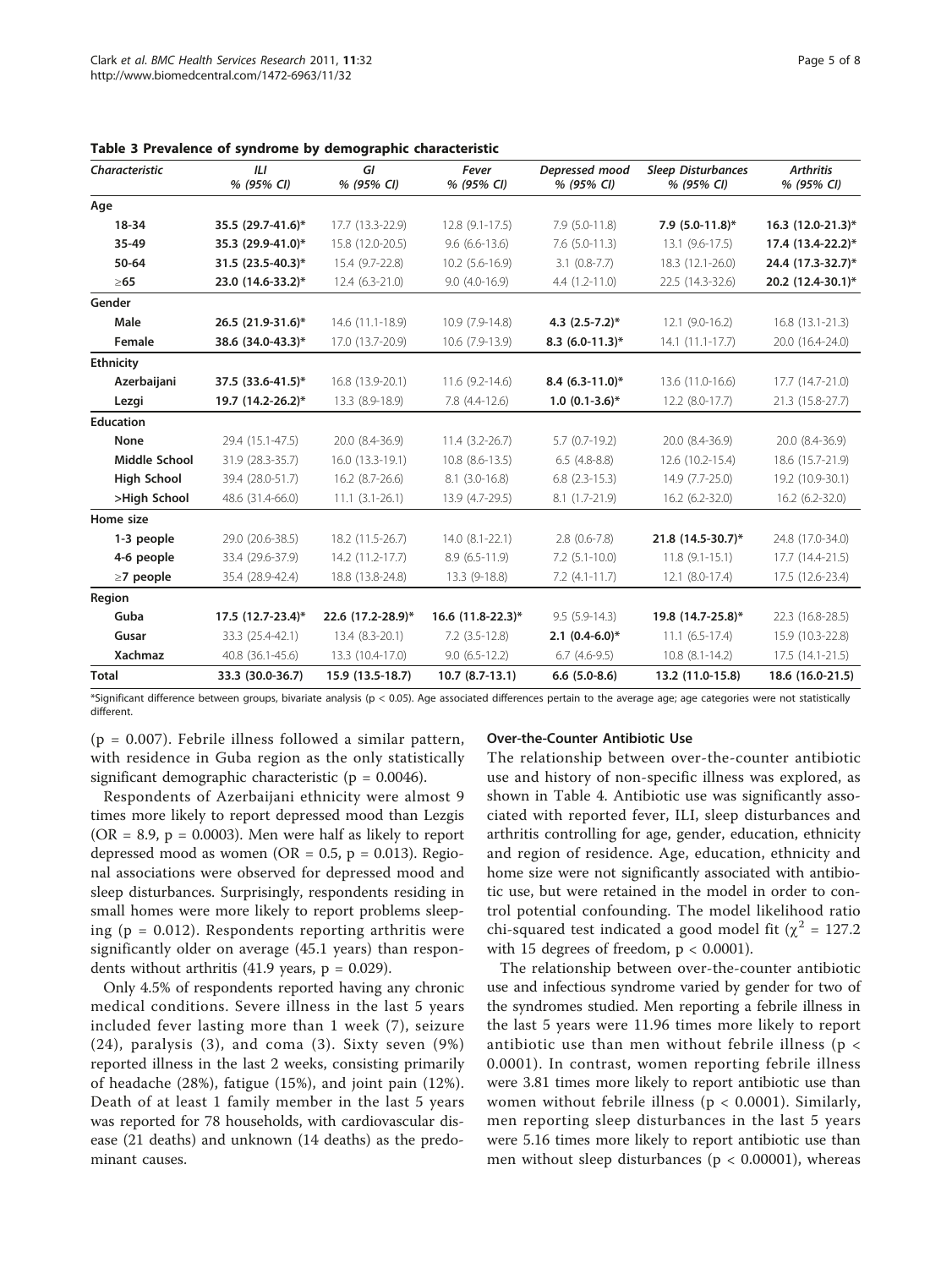<span id="page-5-0"></span>Table 4 Multivariate model of antibiotic use

| Characteristic                | <b>POR (95% CI)</b>    | p-value    |
|-------------------------------|------------------------|------------|
| Age                           | $1.01(1.0-1.02)$       | 0.165      |
| Gender (Female/Male)          | 1.89 (1.13-3.18)       | $0.016*$   |
| <b>Education</b>              |                        |            |
| Middle School/None            | $1.23(0.45-3.36)$      | 0.686      |
| High School/None              | 1.25 (0.37-4.17)       | 0.721      |
| >High School/None             | 1.48 (0.37-5.93)       | 0.579      |
| Ethnicity (Azerbaijani/Other) | $1.10(0.58-2.08)$      | 0.774      |
| Region                        |                        |            |
| Gusar/Guba                    | $0.46$ $(0.21 - 1.02)$ | 0.058      |
| Xachmaz/Guba                  | $0.25(0.16-0.40)$      | $< 0.001*$ |
| Home size                     | $0.98(0.89-1.08)$      | 0.704      |
| Fever                         | 8.44 (3.67-19.41)      | $< 0.001*$ |
| ш                             | 1.75 (1.09-2.79)       | $0.020*$   |
| Sleep disturbances            | 2.84 (1.19-6.77)       | $0.019*$   |
| <b>Arthritis</b>              | 2.03 (1.23-3.37)       | $0.006*$   |
| Fever*Gender                  | $0.31(0.10-0.94)$      | $0.039*$   |
| Sleep disturbances*Gender     | $0.31(0.10-0.93)$      | $0.037*$   |

\*Significant difference between groups ( $p < 0.05$ ).

women reporting sleep disturbances were only 1.85 times more likely to report antibiotic use than women without sleep disturbances ( $p = 0.048$ ).

#### **Discussion**

This cross-sectional study of the burden of infectious illnesses and health-seeking behaviors in rural villages in three regions of Azerbaijan revealed several interesting observations. The remarkably low utilization of hospitals and clinics is in sharp contrast to the reported use of over-the-counter antibiotics. Common infectious syndromes of ILI and GI infection as well as non-specific complaints such as sleep disturbances and arthritis were frequently reported, and were significantly associated with antibiotic usage. Demographic differences in the use of over-the-counter antibiotics for some of these syndromes created interesting associations that could provide the foundation for future investigations and be utilized in education campaigns.

The marked underutilization of the health care system in the context of widespread over-the-counter antibiotic use is perhaps the most striking finding of our study. Care was sought from a physician by only 1.3% of respondents, whereas self-medication with antibiotics was highly prevalent (19.4%). Interestingly, even patients with severe illness resulting in multiple days in bed did not tend to utilize clinics or hospitals. The observed behavior pattern likely stems from financial constraints, mistrust of the medical system and the convenience offered by over-the-counter antibiotics available at local pharmacies. A study of knowledge, attitudes and practices in Azerbaijan found that 70% of respondents were not able to pay for the health services they need, and 90% indicated that they are not able to access free health care. Furthermore, 70% of respondents were not satisfied with the skills of the providers who have treated them [\[9](#page-7-0)]. Our study reinforced these findings, specifically for infectious diseases among rural adult populations.

We found that persons who reported both specific symptoms of possible infectious origin (fever, ILI) and non-specific complaints (sleep disturbance, arthritis) were significantly more likely to report over-the-counter antibiotic usage, controlling for age, gender, education, ethnicity and region of residence. It is interesting to note that gender modified the relationship between antibiotic use and both febrile illness and sleep disturbances, suggesting that males and females respond differently to these syndromes. The need for education on appropriate antibiotic usage in Azerbaijan has been suggested by another study that found that 53% of respondents indicated that a child with diarrhea should be given antibiotics [\[9\]](#page-7-0). Further investigations into these observations would be useful for health education campaigns targeting appropriate use of antibiotics.

Antibiotic resistance has been identified by the World Health Organization as one of the greatest threats to human health. The overuse of antibiotics is implicated in worldwide trends of increasing antibiotic resistance to numerous pathogens and has resulted in an estimated 25,000 deaths annually in the European Union, Iceland, and Norway [[10\]](#page-7-0). Several studies of antibiotic resistance among hospitalized patients have been conducted in Turkey and have found remarkably high frequencies of resistance to commonly prescribed antibiotics. Lack of access to affordable health care has been noted as an important factor in self-medication, as well as mistrust of the quality of care available [\[11\]](#page-7-0). Both of these factors have been identified as issues in Azerbaijan [\[9\]](#page-7-0); however, their role in over-the-counter antibiotic usage has not been explored. Education campaigns in some countries have successfully reduced antibiotic usage, particularly for certain infections. However, antibiotics continue to be utilized even when not indicated, and remain easily accessible.

Our investigation queried about symptoms of fever, ILI and GI infection. Of these, ILI was the most prevalent (33.3%), followed by GI infection (15.9%) and fever (10.7%). It is interesting to note that age, gender, ethnicity and region were significantly associated with ILI, whereas region was the only demographic characteristic associated with GI infection and fever. Young Azerbaijani women were disproportionately affected by ILI, which could potentially be due to close proximity to children. The seasonal influenza vaccine is not widely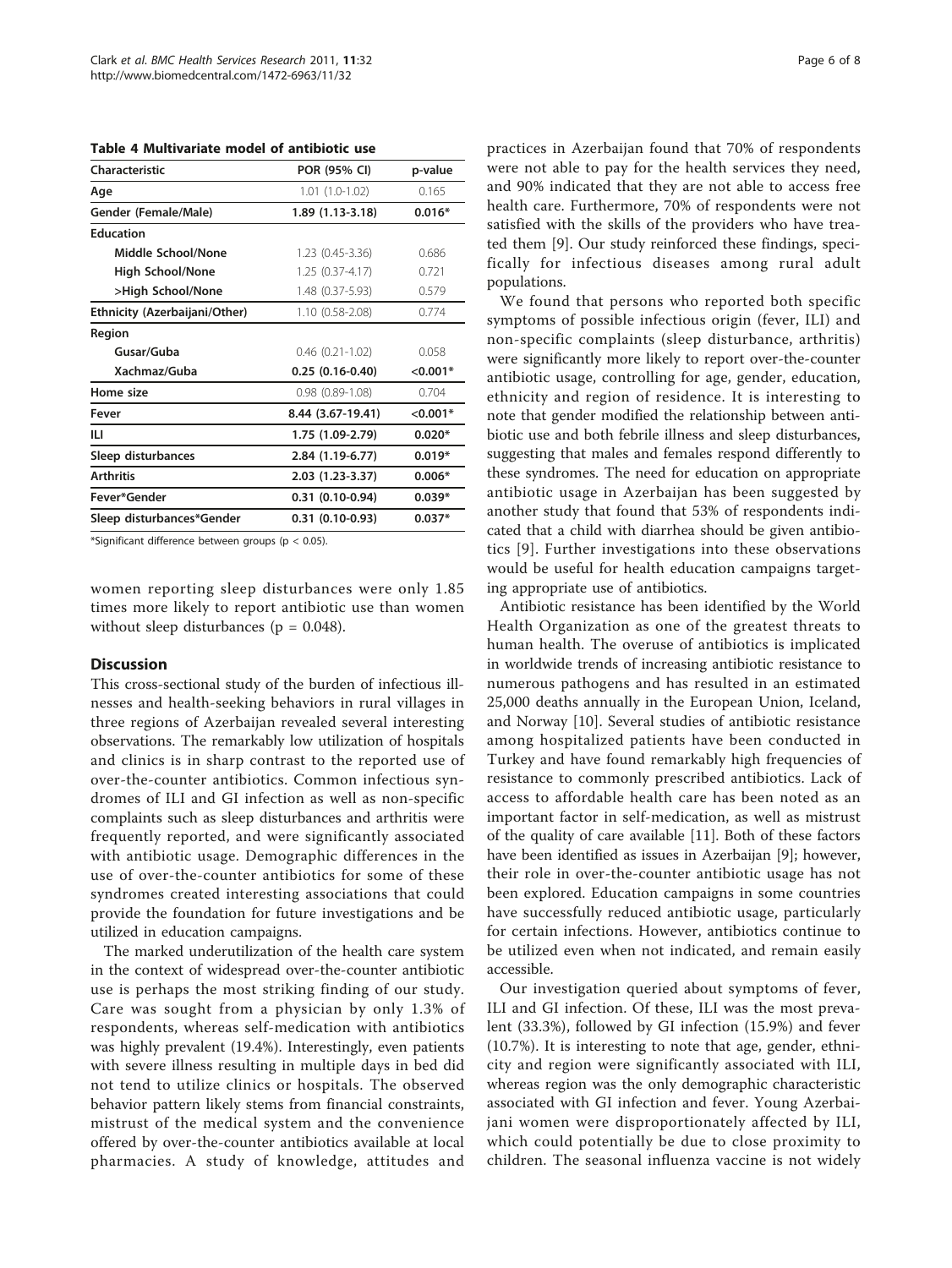<span id="page-6-0"></span>available in Azerbaijan, but potentially could reduce morbidity due to ILI in this population.

Estimates of the burden of depression may fluctuate significantly between countries, and the reporting can be substantially affected by cultural norms and approaches to measurement. The prevalence of major depressed mood in the United States was estimated to be approximately 7% in 2001-2002, with this prevalence being substantially higher compared to 1991-1992 (3.3%) [[12\]](#page-7-0). In a multinational study utilizing standardized survey techniques across multiple sites in primary care centers, the point-prevalence for the Diagnostic and Statistical Manual of Mental Disorders (DSM-IV) depressive disorder diagnosis ranged from 1.6% in Nagasaki, Japan, to 26.3% in Santiago, Chile, and was 10.7% in Ankara, Turkey [[13](#page-7-0)]. The prevalence of depressed mood found in this study is consistent with prevalence rates recorded in the United States and Turkey. It is interesting to note that women reported symptoms of depressed mood twice as often as men, and that the substantial variation among ethnic groups was noted. These results do suggest that depressed mood is a somewhat common complaint in Azerbaijan, and further study is needed to determine the extent of the problem.

The primary limitation of this study is the potential for recall bias. Persons may be likely to remember profound events such as hospitalization or severe illness more accurately than minor events. The seasonality of the infectious syndromes should not have affected the study results given the five year timeframe, but respondents may have been more likely to recall minor illnesses occurring in the recent past. The study was conducted in the months of May through October. All health-seeking behaviors and symptom histories were self-reported; it was not possible to check hospital records or medicine labels. As a result, respondents may not have recognized past illnesses as due to an infectious cause, or conversely attributed noninfectious illnesses to an infectious etiology. The interviewers were local health department epidemiologists familiar with the level of health literacy in this population and were trained to explain the pertinent medical concepts.

## Conclusions

This study has provided insight into the factors associated with utilization of the health care system in rural villages in three regions of Azerbaijan, as well as the prevalence of infectious syndromes of public health relevance. Understanding these patterns will guide efforts to improve and interpret disease surveillance data. The descriptions of self-reported illness and symptoms can inform practitioners of typical conditions in their populations. Interventions such as efforts to make primary health care more affordable may be warranted, and better coordination with local health nurses may also be potentially helpful in programs aiming to improve utilization of health services. Pharmacy-based interventions regarding screening for more appropriate antibiotic usage and referrals or advice from trained health care personnel may also reduce antibiotic overuse. In an era of increasing antibiotic resistance to communityacquired infections, descriptions of counterproductive health-seeking behaviors are needed as the initial step in designing mitigation strategies. Further studies are needed to describe health utilization among urban populations, pediatric infections, and for populations in other regions of Azerbaijan.

#### Acknowledgements

Funding for this project was provided by the US Department of Defense Cooperative Threat Reduction Program, implemented by the US Defense Threat Reduction Agency. The views expressed are those of the authors and should not be construed to represent the positions of the Department of the Army or Department of Defense. This information was presented in part at the American Society of Tropical Medicine and Hygiene annual meeting, Washington DC, USA, 19-22 November 2009.

#### Author details

<sup>1</sup>Walter Reed Army Institute of Research, Silver Spring, Maryland, USA. <sup>2</sup>Anti-Plague Station, Baku, Azerbaijan. <sup>3</sup>Center for Hygiene and Epidemiology Baku, Azerbaijan. <sup>4</sup> Raytheon Technical Services Company, Baku, Azerbaijan.<br><sup>5</sup> United States Army Besearch Institute of Infectious Diseases. Fort Detrick <sup>5</sup>United States Army Research Institute of Infectious Diseases, Fort Detrick, Maryland, USA.

#### Authors' contributions

DC participated in the design of the study, conducted the statistical sampling, supervised study implementation, performed data analysis, and drafted the manuscript. AI and MQ participated in the design of the study, managed study implementation, and participated in preparation of the manuscript. SB provided oversight for quality control procedures during the conduct and final review of the study, supervised data management and participated in data analysis. AA participated in the study design, protocol development and Ethics Committee approval, and provided coordination and supervision for study-related training and study implementation. HH, TN, SP, and SB conducted the study, and assisted in interpreting the results for the three regions. MH participated in the design of the study, supervised study implementation, participated in interpretation of the results, and participated in writing the manuscript. All authors read and approved the final manuscript.

#### Competing interests

The authors declare that they have no competing interests.

Received: 14 May 2010 Accepted: 11 February 2011 Published: 11 February 2011

#### References

- WHO Regional Office for Europe: European Health for All Database. [<http://www.euro.who.int/hfadb>].
- 2. Parfitt B: [Health Reform: The Human Resource Challenges for Central](http://www.ncbi.nlm.nih.gov/pubmed/19388425?dopt=Abstract) [Asian Commonwealth of Independent States \(CIS\) Countries.](http://www.ncbi.nlm.nih.gov/pubmed/19388425?dopt=Abstract) Collegian 2009, 16(1):35-40.
- 3. Holley J, Akhundov O, Nolte E: Health Care Systems in Transition: Azerbaijan Copenhagen, WHO Regional Office for Europe on behalf of the European Observatory on Health Systems and Policies; 2004.
- 4. World Health Organization: Health status: Mortality. World Health Statistics, 2006 Switzerland: WHO Press; 2006, 22.
- 5. United Nations Children's Fund (UNICEF): The State of the World's Children. New York 2004.